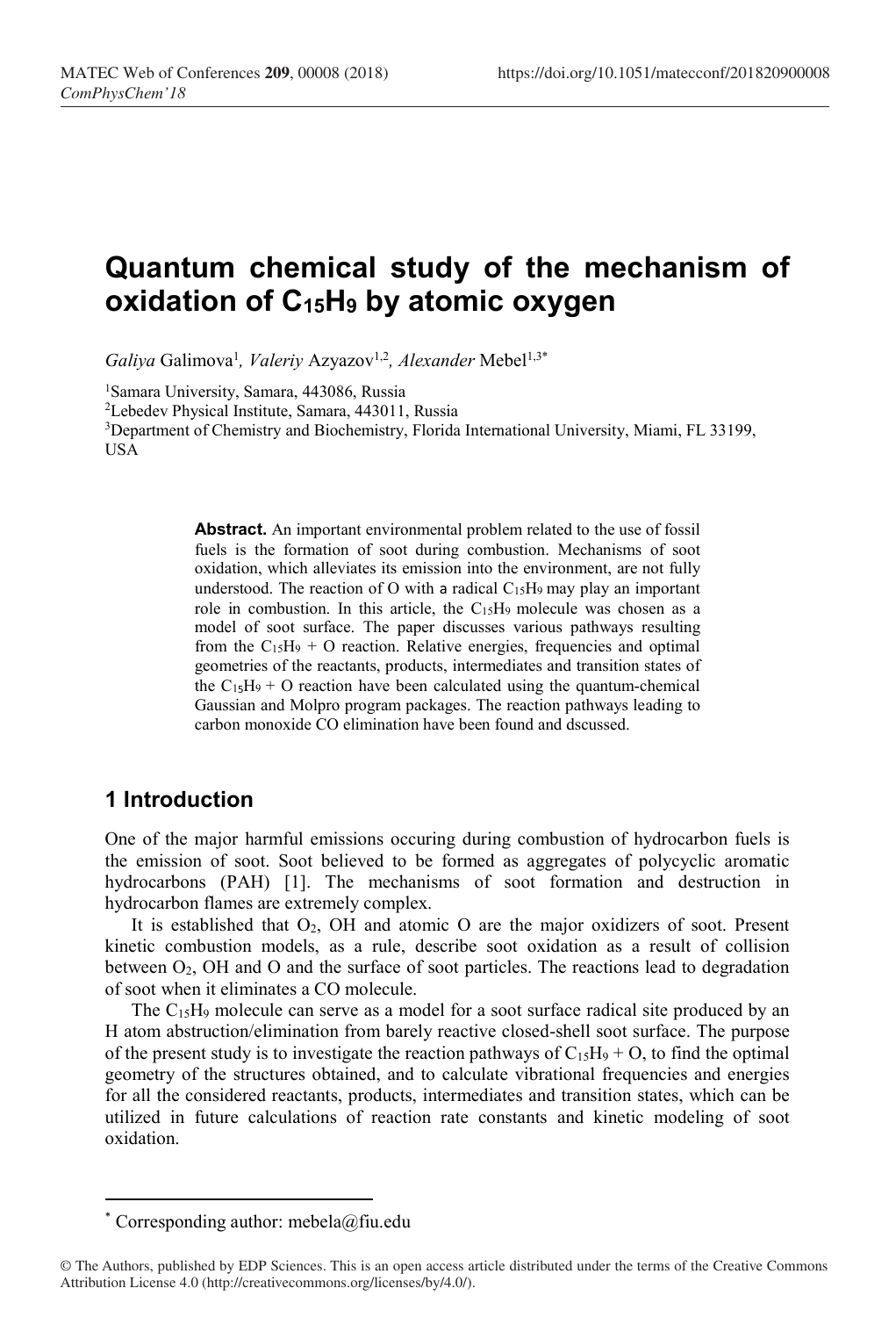### 2 Theoretical methods

Ab initio electronic structure calculations have been applied to investigate possible products of the  $C_{15}H_9 + O$  reactions and to find the reaction paths that are energetically feasible for this reaction. The geometries of various species (reactants, products, intermediates, and transition states) involved in the  $C_{15}H_9 + O$  reactions were optimized using the hybrid density functional B3LYP method with the 6-311G\*\* basis set. The same B3LYP/6- 311G\*\* approach was used to compute vibrational frequencies and zero-point energy (ZPE) corrections.

Next, the G3(MP2,CC)//B3LYP version [2] of the original Gaussian 3 (G3) scheme for high-level single-point calculations was applied to obtain more accurate energies of all species. The B3LYP and MP2 calculations were performed using the Gaussian 09 program package [3], whereas the MOLPRO 2010 program package [4] was employed for RHF-RCCSD(T) calculations.

#### 3 Results and discussion

We consider the reaction mechanism of the O atom with a five-member ring radical embedded in a sheet of six-member rings, like at the edge of a graphene sheet or a large PAH molecule. The oxidation process with atomic oxygen is emulated by the O reactions with  $C_{15}H_9$  radicals made from three six-member and one five-member rings. Figures 1 and 2 show two different possible modes of embedding represented by two  $C_{15}H_9$  isomers, (A) and (B). Isomer (A) has the embedded five-member ring sharing two edges (C-C bonds) with other six-member rings, whereas in (B) three C-C bonds in the five-member ring are shared with the six-member rings and the embedding is deeper. The computed potential energy diagrams for the reactions of these isomers with atomic oxygen are also shown in Figs. 1 and 2. While the general mechanistic features of the  $C_{15}H_9(A) + O$  and the  $C_{15}H_9(B) + O$  reactions are similar, the details and the energetics differ substantially.



Fig. 1. Potential energy diagram for the  $C_{15}H_9(A) + O$  reaction calculated at the  $G3(MP2,CC)/B3LYP/6-311G(d,p)$  level of theory. All relative energies are given in kcal/mol with respect to the initial reactants.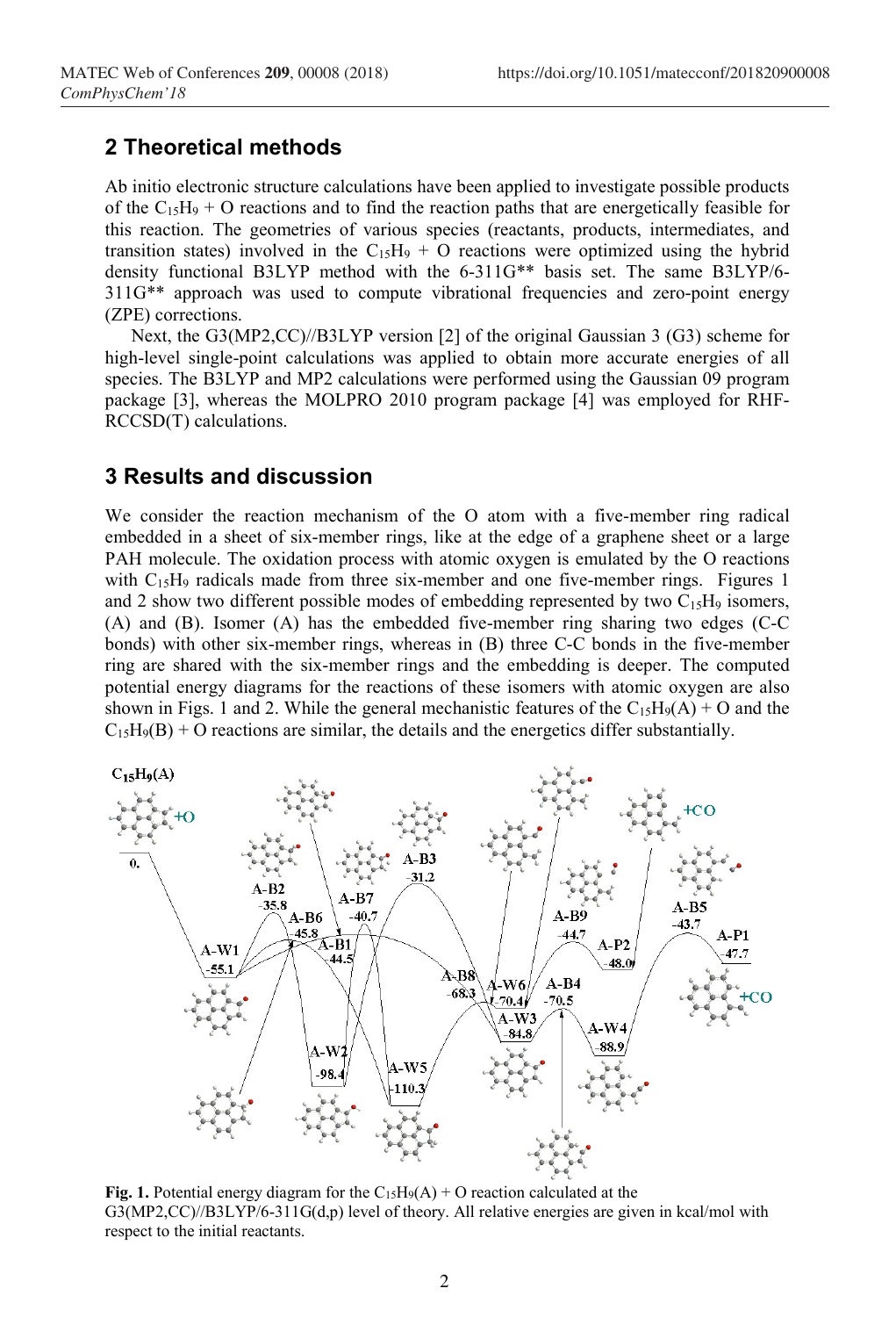Figure 1 shows the  $C_15H_9(A) + O$  reaction, where barrierless O addition to the fivemember ring in the entrance channel is 55.1 kcal/mol exothermic and forms the intermediate A\_W1. A\_W1 can evolve to C<sub>14</sub>H<sub>9</sub> + CO (A\_P1) by isomerization and decarbonylation via the following pathways: A\_W1  $\rightarrow$  A\_B1 (A\_B2  $\rightarrow$  A\_W2  $\rightarrow$  A\_B3)  $\rightarrow$  A\_W3  $\rightarrow$  A\_B4  $\rightarrow$  A\_W4  $\rightarrow$  A\_B5  $\rightarrow$  A\_P1. These channels involve either direct formation of A\_W3 by H migration from the C atom attacked by O to the *ortho* C atom common for the five- and six-member rings or via a two-step process with an H shift from carbon to oxygen forming A\_W2 followed by a second H shift from O to *ortho* C. A\_W3 then features the five-member ring opening forming A\_W4; the latter eliminates the CO group and produces  $C_{14}H_9 + CO$  (A\_P1) residing 47.7 kcal/mol below the initial reactants. The critical barriers on these pathways appeared to be A\_B3 or A\_B5, which lie 31.2 and 43.7 kcal/mol lower in energy than the  $C_{15}H_9(A) + O$  reactants, respectively.

The alternative reaction channel is A\_W1  $\rightarrow$  A\_B6 (A\_B2  $\rightarrow$  A\_W2  $\rightarrow$  A\_B7)  $\rightarrow$ A W5  $\rightarrow$  A B8  $\rightarrow$  A W6  $\rightarrow$  A B9  $\rightarrow$  A P2. The pathways in this channel involve either direct formation of A\_W5 by H migration from the attacked carbon to the *ortho* C atom exclusively belonging to the five-member ring or via a two-step process through the intermediate A\_W2. A\_W5 then features opening of the ring and formation of A\_W6; the latter eliminates the CO group and produces  $C_{14}H_9 + CO$  (A\_P2), 48.7 kcal/mol below the reactants. The critical barriers on these pathways are found at A\_B2 and A\_B7 residing 35.8 and 40.7 kcal/mol below the initial reactants. The difference in the structures of the A\_P1 and A\_P2 products is that in the former the radical is located on the side chain, while in the latter the radical is on the six-member ring. In both mechanisms, the five-member ring of  $C_15H_9$  is annihilated in the reaction of  $C_15H_9(A)$  with atomic oxygen producing radicals consisting of only three aromatic six-member rings plus CO. Calculations of rate constants and product branching ratios are planned in the future to quantify the competition between the two ways of decarbonylation.



Fig. 2. Potential energy diagram for the  $C_15H_9(B) + O$  reaction calculated at the G3(MP2,CC)//B3LYP/6-311G(d,p) level of theory. All relative energies are given in kcal/mol with respect to the initial reactants.